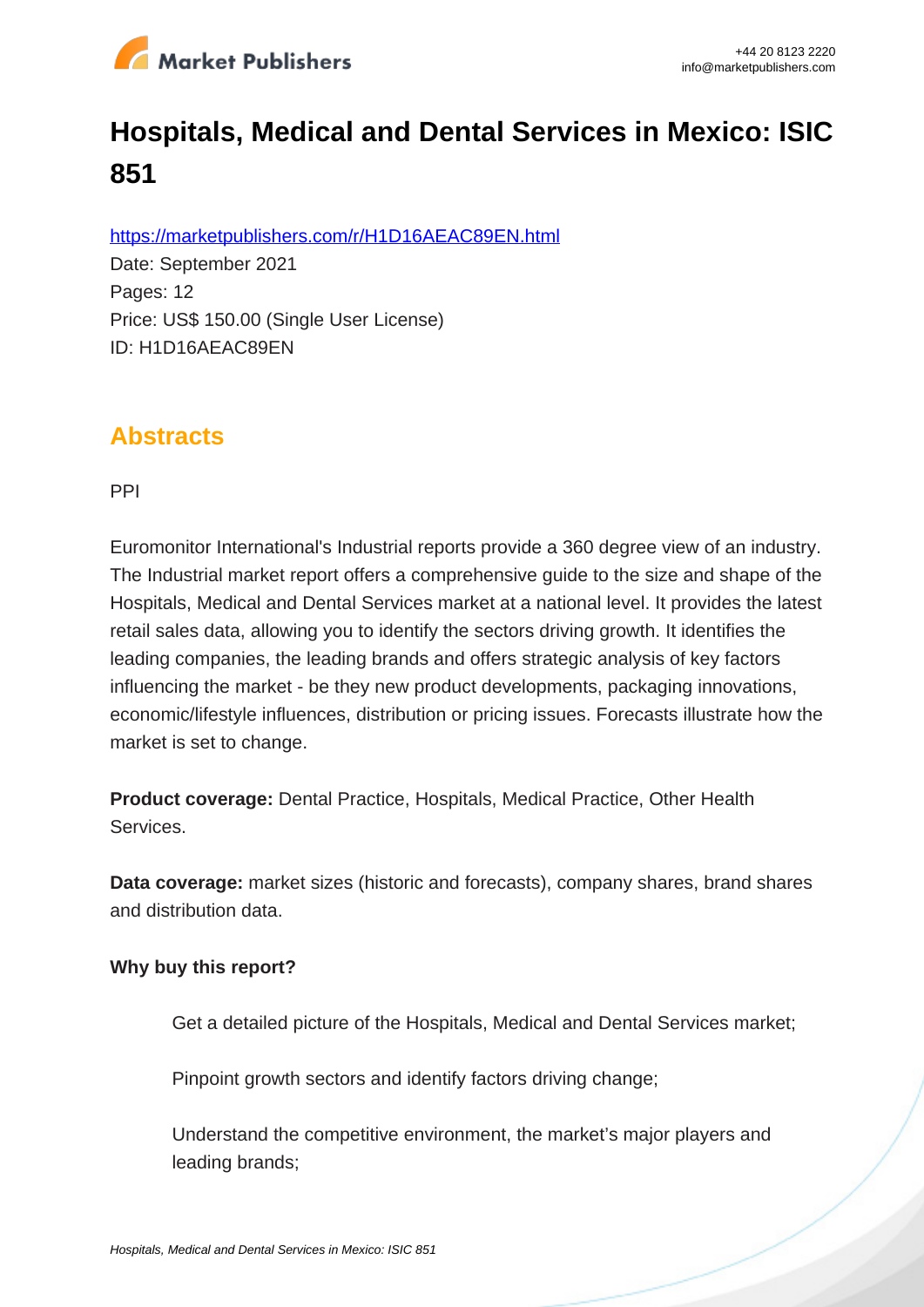

Use five-year forecasts to assess how the market is predicted to develop.

Euromonitor International has over 40 years' experience of publishing market research reports, business reference books and online information systems. With offices in London, Chicago, Singapore, Shanghai, Vilnius, Dubai, Cape Town, Santiago, Sydney, Tokyo and Bangalore and a network of over 800 analysts worldwide, Euromonitor International has a unique capability to develop reliable information resources to help drive informed strategic planning.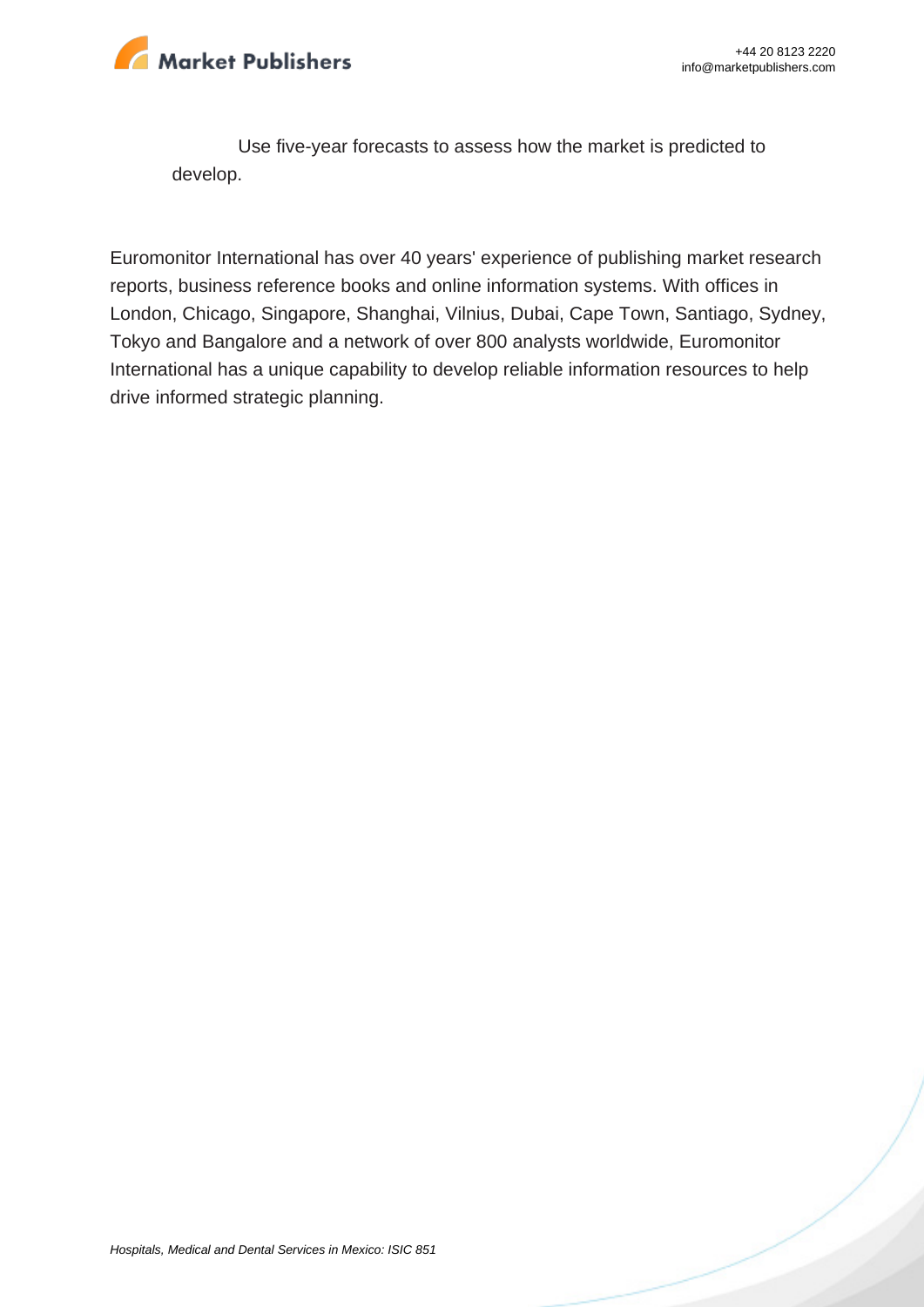

### **Contents**

HOSPITALS, MEDICAL AND DENTAL SERVICES IN MEXICO: ISIC 851 **HEADLINES** INDUSTRY OVERVIEW TURNOVER SCORECARD Summary 1 Scorecard of Turnover Pillar 2020 CHART 1 Turnover Regional Comparison 2020 CHART 2 Turnover per Capita Regional Comparison 2020 CHART 3 Turnover Growth Regional Comparison 2015-2025 CHART 4 Future and Absolute Growth of Turnover Regional Comparison 2020-2025 CHART 5 Turnover 2015-2025 CHART 6 Turnover by Category 2015-2020 CHART 7 Turnover by Category 2020-2025 CHART 8 Turnover per Employee 2015-2020 COST STRUCTURE CHART 9 Cost Structure 2015-2020 CHART 10 Profit and Profit Margin 2015-2020 CHART 11 Average Salary 2015-2020 CHART 12 Labour Costs and Employee Productivity Comparison 2015-2020 CHART 13 Demand Structure by Buyer 2015-2020 **FIRMOGRAPHICS** CHART 14 Number of Companies by Size 2015/2020 CHART 15 Competitive Landscape Structure by Company Size 2015/2020 CHART 16 Top Companies' Ranking 2015-2020 and % of Turnover 2020 ATTRACTIVENESS INDEX CHART 17 Attractiveness Index in Selected Industries 2020 ECONOMIC CONTEXT AND LABOUR MARKET Summary 2 Economic and Labour Market 2020